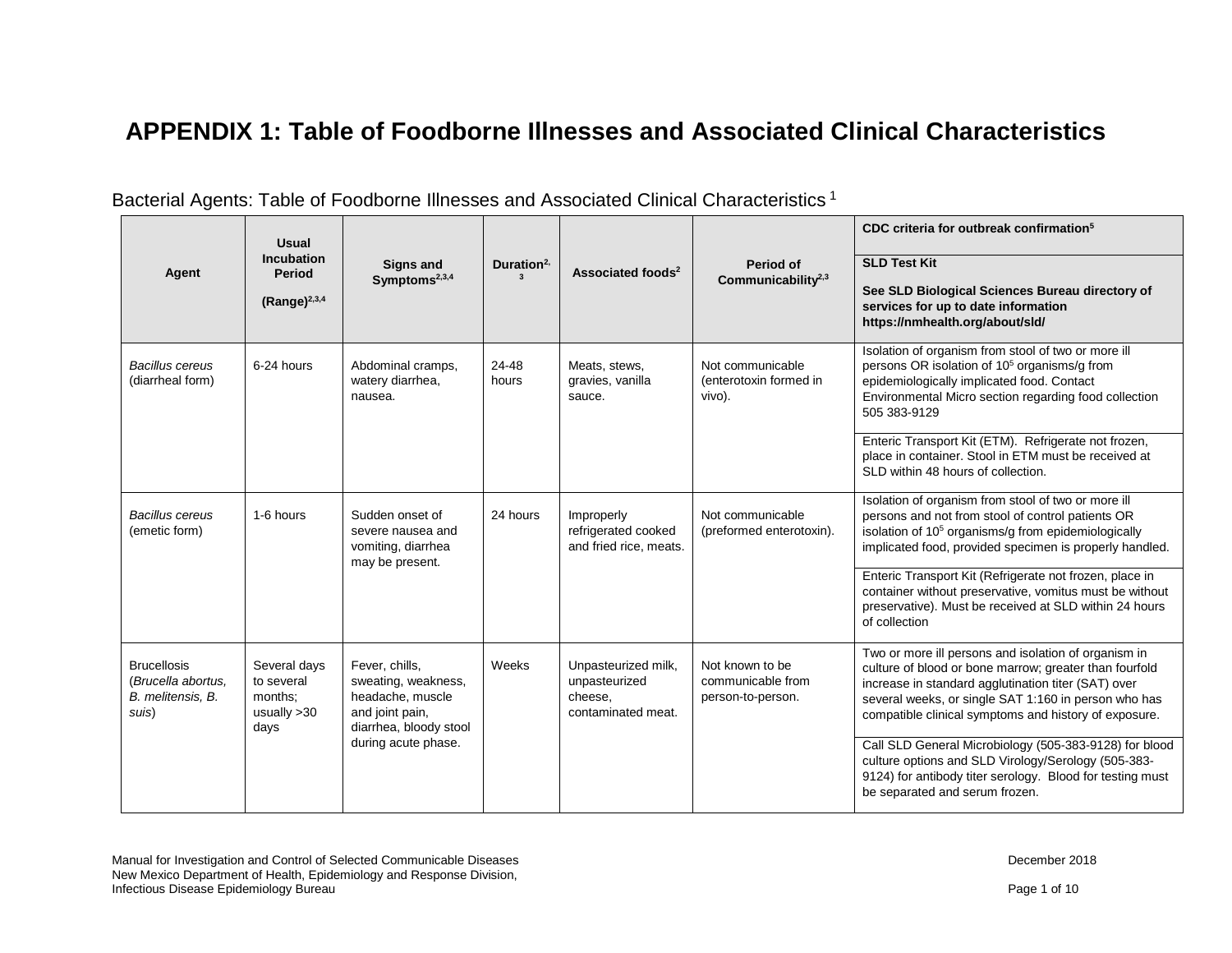|                                                     | <b>Usual</b>                                                                                                               |                                                                                                              |                                                                                                                           |                                                                                                                                 | Period of<br>Communicability <sup>2,3</sup>                                                                                                                                                                            | CDC criteria for outbreak confirmation <sup>5</sup>                                                                                                                                                                                                                                                                           |                                                                                                                                            |
|-----------------------------------------------------|----------------------------------------------------------------------------------------------------------------------------|--------------------------------------------------------------------------------------------------------------|---------------------------------------------------------------------------------------------------------------------------|---------------------------------------------------------------------------------------------------------------------------------|------------------------------------------------------------------------------------------------------------------------------------------------------------------------------------------------------------------------|-------------------------------------------------------------------------------------------------------------------------------------------------------------------------------------------------------------------------------------------------------------------------------------------------------------------------------|--------------------------------------------------------------------------------------------------------------------------------------------|
| Agent                                               | <b>Incubation</b><br><b>Period</b>                                                                                         | <b>Signs and</b><br>Symptoms <sup>2,3,4</sup>                                                                | Duration $2$ ,                                                                                                            | Associated foods <sup>2</sup>                                                                                                   |                                                                                                                                                                                                                        | <b>SLD Test Kit</b>                                                                                                                                                                                                                                                                                                           |                                                                                                                                            |
|                                                     | $(Range)^{2,3,4}$                                                                                                          |                                                                                                              |                                                                                                                           |                                                                                                                                 |                                                                                                                                                                                                                        | See SLD Biological Sciences Bureau directory of<br>services for up to date information<br>https://nmhealth.org/about/sld/                                                                                                                                                                                                     |                                                                                                                                            |
| Campylobacter                                       | 2-10 days;<br>Diarrhea, cramps,<br>$2-10$ days<br>vomiting and fever;<br>usually 2-5<br>diarrhea may be<br>days<br>bloody. |                                                                                                              | Raw and<br>undercooked<br>poultry,<br>unpasteurized milk,                                                                 | Excreted for 2-7 weeks:<br>uncommon to have<br>person-to-person spread.                                                         | Isolation of organism from clinical specimens from two<br>or more ill persons OR isolation of organism from<br>epidemiologically implicated food. Contact Env. Micro<br>section regarding food collection 505 383-9129 |                                                                                                                                                                                                                                                                                                                               |                                                                                                                                            |
|                                                     |                                                                                                                            |                                                                                                              | contaminated water.                                                                                                       |                                                                                                                                 | Enteric Transport Kit. Refrigerate, must be in<br>preservative. Must be received at SLD within 48 hours of<br>collection.                                                                                              |                                                                                                                                                                                                                                                                                                                               |                                                                                                                                            |
| Clostridium<br>botulinum<br>(Foodborne<br>botulism) | 2 hrs-8 days;<br>usually 12-48<br>hrs.                                                                                     | Vomiting, diarrhea,<br>blurred vision,<br>diplopia, dysphagia,<br>descending muscle                          | Days to<br>months.<br>with a low acid<br>can be<br>complicate<br>d by<br>respiratory<br>failure and<br>death<br>potatoes. | Home-canned foods<br>content, improperly<br>canned commercial<br>foods, home-canned<br>or fermented fish,<br>foil-wrapped baked |                                                                                                                                                                                                                        | Not communicable<br>(preformed enterotoxin)                                                                                                                                                                                                                                                                                   | Detection of botulinum toxin in serum, stool, gastric<br>contents, or implicated food OR isolation of organism<br>from stool or intestine. |
|                                                     | weakness.                                                                                                                  |                                                                                                              |                                                                                                                           |                                                                                                                                 |                                                                                                                                                                                                                        | Stool, serological and food testing available only through<br>CDC. Call SLD General Microbiology (505-383-9128)<br>for specimen collection and shipping requirements.                                                                                                                                                         |                                                                                                                                            |
| Clostridium<br>botulinum (infant<br>botulism)       | 3-30 days                                                                                                                  | Infants <12 months:<br>lethargy, weakness,<br>poor feeding,<br>constipation, poor gag<br>and sucking reflex. | Variable                                                                                                                  | Raw honey, home-<br>canned vegetables<br>and fruits, corn<br>syrup. (Majority of<br>cases not<br>associated with<br>food)       | Not communicable<br>(preformed enterotoxin).                                                                                                                                                                           | Detection of botulinum toxin in serum, stool, gastric<br>contents, or implicated food OR isolation of organism<br>from stool or intestine.                                                                                                                                                                                    |                                                                                                                                            |
|                                                     |                                                                                                                            |                                                                                                              |                                                                                                                           |                                                                                                                                 |                                                                                                                                                                                                                        | Food testing available only through CDC. Call SLD<br>Environmental Microbiology (505-383-9129) for food<br>collection and transport requirements.                                                                                                                                                                             |                                                                                                                                            |
| Clostridium<br>perfringens                          | 6-24 hours                                                                                                                 | Watery diarrhea,<br>nausea, abdominal<br>cramps.                                                             | 24-48<br>hours                                                                                                            | Meats, poultry,<br>gravy, dried or<br>precooked foods.                                                                          | Not communicable<br>(enterotoxin formed in<br>vivo).                                                                                                                                                                   | Isolation of 10 <sup>6</sup> organisms/g from stool of two or more ill<br>persons, provided specimen is properly handled OR<br>demonstration of enterotoxin in the stool of two or more<br>ill persons OR isolation of $105$ organisms/g from<br>epidemiologically implicated food, provided specimen is<br>properly handled. |                                                                                                                                            |
|                                                     |                                                                                                                            |                                                                                                              |                                                                                                                           |                                                                                                                                 |                                                                                                                                                                                                                        | For stool cultures, Enteric Transport Kit (with or without<br>preservative, must be refrigerated) must be received at<br>SLD within 48 hours of collection. Contact Env. Micro<br>section regarding food collection 505 383-9129                                                                                              |                                                                                                                                            |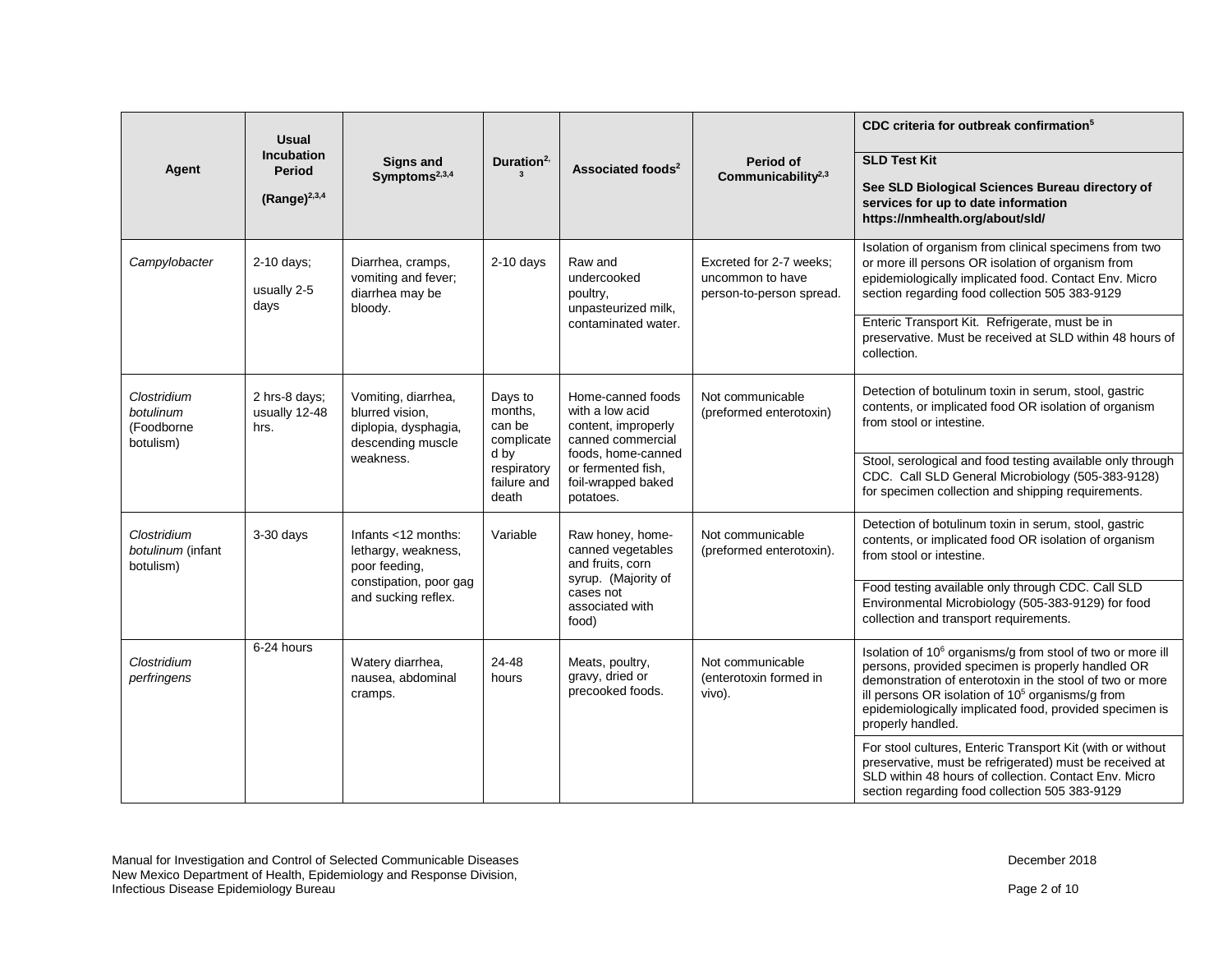| Agent                                                                                                              | <b>Usual</b><br><b>Incubation</b><br><b>Period</b><br>$(Range)^{2,3,4}$ | Signs and<br>Symptoms <sup>2,3,4</sup>                                                                                                                                                                                             | Duration $2$ ,                                      | Associated foods <sup>2</sup>                                                                                                                                       | Period of<br>Communicability $2,3$                                                                                            | CDC criteria for outbreak confirmation <sup>5</sup><br><b>SLD Test Kit</b><br>See SLD Biological Sciences Bureau directory of<br>services for up to date information<br>https://nmhealth.org/about/sld/                                                       |
|--------------------------------------------------------------------------------------------------------------------|-------------------------------------------------------------------------|------------------------------------------------------------------------------------------------------------------------------------------------------------------------------------------------------------------------------------|-----------------------------------------------------|---------------------------------------------------------------------------------------------------------------------------------------------------------------------|-------------------------------------------------------------------------------------------------------------------------------|---------------------------------------------------------------------------------------------------------------------------------------------------------------------------------------------------------------------------------------------------------------|
| Enterohemorrhagic<br>E. coli (EHEC)<br>including E. coli<br>O157:H7 and other<br>Shiga toxin-<br>producing E. coli | $1-10$ days;<br>usually 3-4<br>days                                     | Diarrhea that is often<br>bloody, severe<br>abdominal pain; fever<br>occurs in less than<br>$1/3$ of cases.                                                                                                                        | $5-10$ days                                         | Ground beef.<br>unpasteurized milk<br>and juice, fresh<br>produce, ingestion of<br>contaminated water<br>also contact in<br>petting zoos (sheep,<br>deer, calves).  | For the duration of<br>excretion of the pathogen;<br>typically a week or less in<br>adults, but 3 weeks in 1/3<br>of children | Isolation of E. coli O157:H7 or other Shiga-like toxin-<br>producing E. coli from clinical specimen from two or<br>more ill persons OR isolation of E. coli O157:H7 or other<br>Shiga-like toxin-producing E. coli from epidemiologically<br>implicated food. |
| (STEC)                                                                                                             |                                                                         |                                                                                                                                                                                                                                    |                                                     |                                                                                                                                                                     |                                                                                                                               | Enteric Transport Kit (Stool in preservative, refrigerated).<br>Must be received at SLD within 48 hours of collection.<br>Contact Env. Micro section regarding food collection<br>383-9129                                                                    |
| Enterotoxigenic E.<br>coli (ETEC)                                                                                  | 6-48 hrs.                                                               | Contaminated<br>Diarrhea, abdominal<br>3-7 days<br>For the duration of<br>fruits, vegetables<br>cramps, nausea;<br>or longer<br>this may be prolonged.<br>vomiting and fever<br>and water.<br>(Rare in the US, more<br>less common | excretion of the pathogen,<br>common in infants and | Isolation of organism of same serotype, demonstrated to<br>produce heat- stable (ST) and/or heat-labile (LT)<br>enterotoxin, from stool of two or more ill persons. |                                                                                                                               |                                                                                                                                                                                                                                                               |
|                                                                                                                    |                                                                         |                                                                                                                                                                                                                                    |                                                     |                                                                                                                                                                     | travelers to resource<br>limited countries)                                                                                   | Testing not available at SLD.                                                                                                                                                                                                                                 |
| Listeria<br>monocytogenes                                                                                          | 1-6 wks.                                                                | Fever, muscle aches<br>and nausea or<br>diarrhea. Pregnant                                                                                                                                                                         | Variable                                            | Unpasteurized milk,<br>fresh soft cheeses.<br>ready-to-eat deli                                                                                                     | Infected persons can<br>shed the organism for a<br>week to several months.                                                    | Isolation of organism of same serotype from stool of two<br>or more ill persons exposed to food that is<br>epidemiologically implicated or from which organism of<br>same serotype has been isolated.                                                         |
|                                                                                                                    |                                                                         | women may have<br>mild flu-like illness<br>and infection may<br>lead to miscarriage.<br>High risk patients may<br>have meningitis or<br>sepsis. Neonates may<br>have pneumonia,<br>sepsis or meningitis                            |                                                     | meats, hot dogs,<br>melons, fruit salads                                                                                                                            |                                                                                                                               | Stool culture not useful. CSF or blood serum collected<br>and cultured at SLD. Call General Microbiology (505-<br>383-9128) for more detail. Contact Env. Micro section<br>regarding food collection 383-9129                                                 |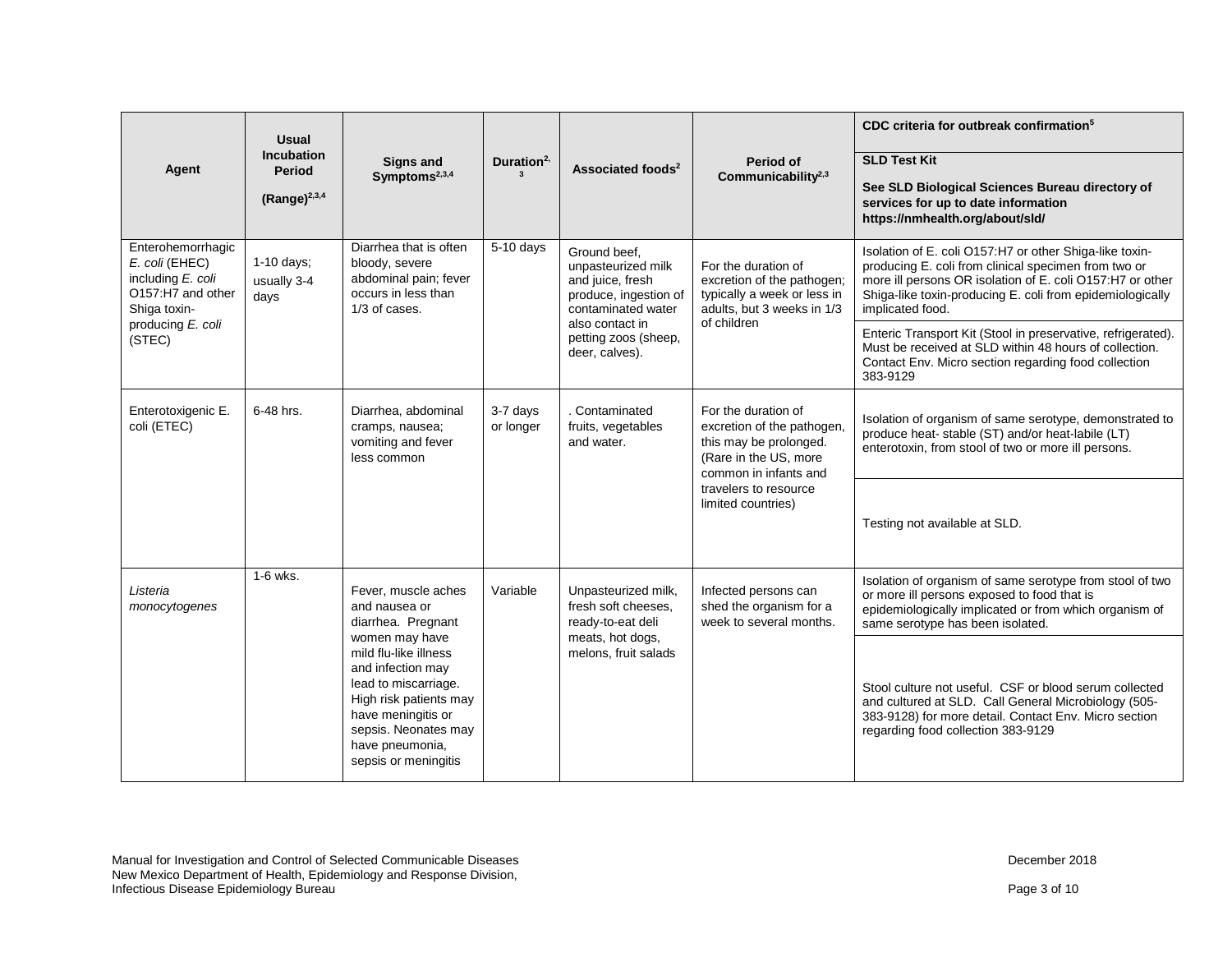| Agent                             | <b>Usual</b><br><b>Incubation</b><br><b>Period</b><br>(Range) $^{2,3,4}$ | <b>Signs and</b><br>Symptoms <sup>2,3,4</sup>                                                                                                     | Duration <sup>2,</sup> | Associated foods <sup>2</sup>                                                                                            | Period of<br>Communicability $2,3$                                                                                                       | CDC criteria for outbreak confirmation <sup>5</sup><br><b>SLD Test Kit</b><br>See SLD Biological Sciences Bureau directory of<br>services for up to date information<br>https://nmhealth.org/about/sld/                                                                                                                                                                                                                      |
|-----------------------------------|--------------------------------------------------------------------------|---------------------------------------------------------------------------------------------------------------------------------------------------|------------------------|--------------------------------------------------------------------------------------------------------------------------|------------------------------------------------------------------------------------------------------------------------------------------|------------------------------------------------------------------------------------------------------------------------------------------------------------------------------------------------------------------------------------------------------------------------------------------------------------------------------------------------------------------------------------------------------------------------------|
| Salmonella species<br>(non-typhi) | 6 hrs-10 days;<br>usually 6-48<br>hrs.                                   | Diarrhea, fever,<br>abdominal pain,<br>nausea, headache.                                                                                          | 4-7 days               | Eggs, poultry, meat,<br>unpasteurized milk<br>or juice,<br>contaminated fresh<br>produce.                                | Throughout course of<br>infection; carrier state<br>may occur with excretion<br>months to $>1$ year.                                     | Isolation of organism of same serotype from clinical<br>specimens from two or more ill person OR isolation of<br>organism from epidemiologically implicated food.<br>Enteric Transport Kit. (Stool in preservative,<br>refrigerated, must be received at SLD within 48 hours. of<br>collection)                                                                                                                              |
| Salmonella typhi                  | 3-60 days;<br>usually 7-14<br>days                                       | Gradual onset of<br>fever, headache,<br>malaise, anorexia,<br>abdominal pain. May<br>have rose-colored<br>spots on trunk,<br>hepato-splenomegaly. | 4-7 days               | Food or water<br>contaminated by<br>feces or urine of<br>infected patients or<br>chronic carriers.                       | As long as organism is in<br>excreta (i.e., stool or<br>urine); 2-5% of infected<br>persons become<br>permanent gallbladder<br>carriers. | Isolation of organism from clinical specimens from two<br>or more ill persons OR isolation of organism from<br>epidemiologically implicated food.<br>Enteric Transport Kit (stool in preservative, refrigerated;<br>must be received at SLD within 48 hours of collection)                                                                                                                                                   |
| Shigella spp.                     | 12 hrs-6 days;<br>usually 2-4<br>days                                    | Diarrhea (sometimes<br>bloody), often<br>accompanied by fever<br>and abdominal<br>cramps                                                          | 4-7 days               | Food or water<br>contaminated by<br>feces of infected<br>persons. (Majority of<br>cases are person-to<br>person spread). | During acute phase of<br>illness, and usually less<br>than 4 weeks                                                                       | Isolation of organism of same species or serotype from<br>clinical specimens from two or more ill persons OR<br>isolation of organism from epidemiologically implicated<br>food.<br>Enteric Transport Kit (stool in preservative, refrigerated;<br>must be received at SLD within 48 hours of collection).                                                                                                                   |
| Staphylococcus<br>aureus          | 30 min-8 hrs.;<br>usually 2-4<br>hrs.                                    | Vomiting, diarrhea                                                                                                                                | 24-48<br>hours         | Unrefrigerated or<br>improperly<br>refrigerated foods.                                                                   | Not communicable<br>(preformed enterotoxin)                                                                                              | Isolation of organism of same phage type from stool or<br>vomitus of two or more ill persons OR detection of<br>enterotoxin in epidemiologically implicated food OR<br>isolation of 105 organisms/g from epidemiologically<br>implicated food, provided specimen is properly handled.<br>Enteric Transport Kit (stool or emesis in preservative,<br>refrigerated; must be received at SLD within 48 hours of<br>collection). |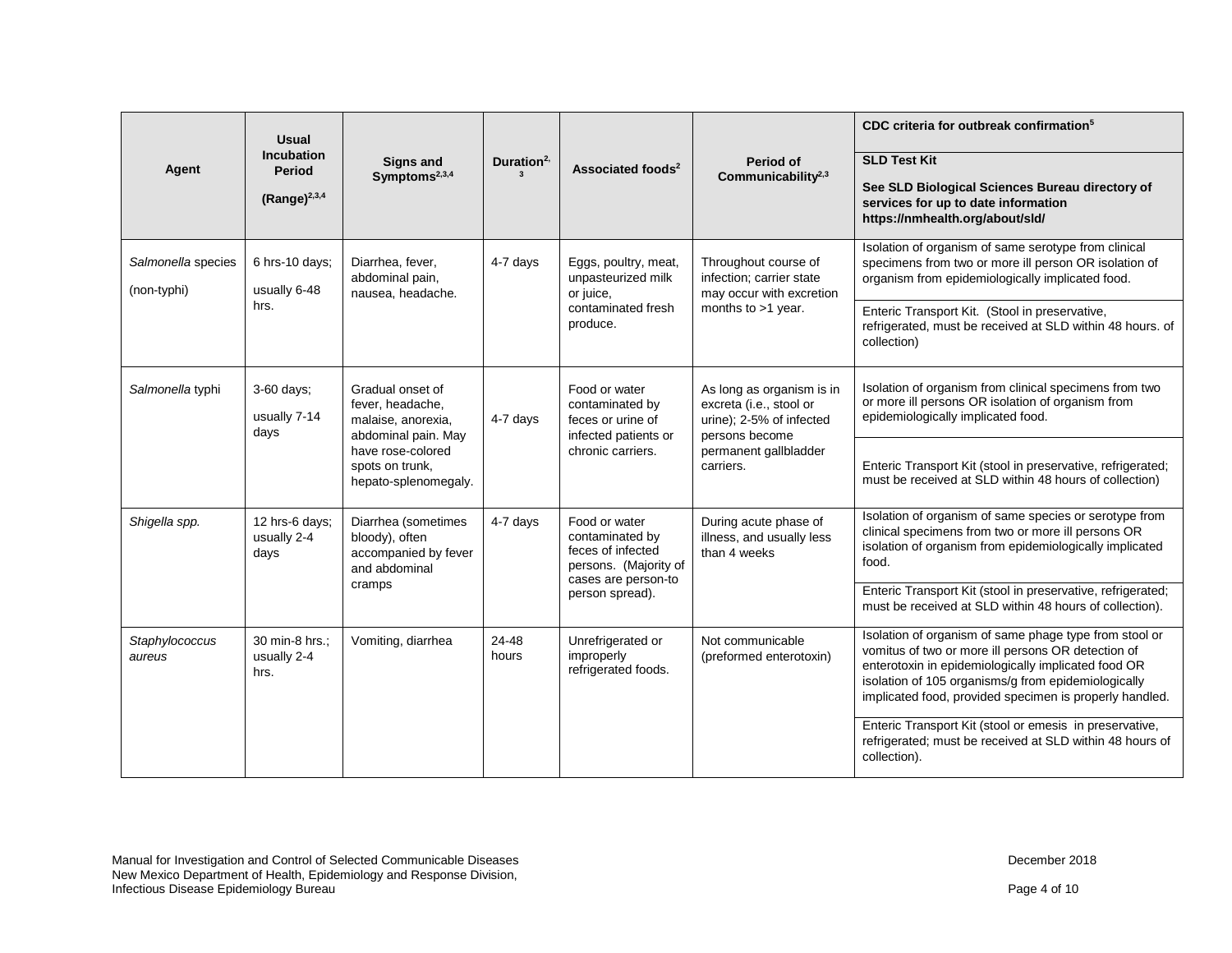| Agent                                                               | <b>Usual</b><br>Incubation<br>Period<br>(Range) $^{2,3,4}$ | <b>Signs and</b><br>Symptoms $2,3,4$                                                                                               | Duration $2$ ,<br>$\mathbf{3}$ | Associated foods <sup>2</sup>                                                                                                     | Period of<br>Communicability <sup>2,3</sup>                                                                                                         | CDC criteria for outbreak confirmation <sup>5</sup><br><b>SLD Test Kit</b><br>See SLD Biological Sciences Bureau directory of<br>services for up to date information<br>https://nmhealth.org/about/sld/                                                                                                                                                                          |
|---------------------------------------------------------------------|------------------------------------------------------------|------------------------------------------------------------------------------------------------------------------------------------|--------------------------------|-----------------------------------------------------------------------------------------------------------------------------------|-----------------------------------------------------------------------------------------------------------------------------------------------------|----------------------------------------------------------------------------------------------------------------------------------------------------------------------------------------------------------------------------------------------------------------------------------------------------------------------------------------------------------------------------------|
| Vibrio cholerae.<br>O1 or O139                                      | $1-5$ days                                                 | Profuse watery<br>diarrhea and vomiting.                                                                                           | 3-7 days                       | Fish, shellfish, water<br>or food<br>contaminated by<br>infected persons.                                                         | Usually a few days after<br>recovery, except carrier<br>state.                                                                                      | Isolation of toxigenic organism from stool or vomitus of<br>two or more ill persons OR significant rise in vibriocidal,<br>bacterial-agglutinating, or antitoxin antibodies in acute-<br>and early convalescent-phase sera among persons not<br>recently immunized OR isolation of toxigenic organism<br>from epidemiologically implicated food.                                 |
| Vibrio<br>parahaemolyticus                                          | 4-30 hrs.                                                  | Watery diarrhea,<br>abdominal cramps,<br>nausea, vomiting.                                                                         | 2-5 days                       | Undercooked or raw<br>fish or shellfish.                                                                                          | Not normally<br>communicable from<br>person-to-person.                                                                                              | Isolation of Vibrio spp. from stool of two or more ill<br>persons OR isolation of Vibrio spp from<br>epidemiologically implicated food, provided specimen is<br>properly handled.<br>Enteric Transport Kit. (Stool in preservative,<br>refrigerated; must be received at SLD within 48 hours of<br>collection). Contact Env. Micro section regarding food<br>collection 383-9129 |
| Yersinia<br>enterocolitica<br>and<br>Yersinia<br>pseudotuberculosis | 1-10 days;<br>usually 4-6<br>days                          | Appendicitis-like<br>symptoms (diarrhea<br>and vomiting, fever,<br>and abdominal pain)<br>occur primarily in<br>older children and | 1-3 weeks                      | Undercooked pork,<br>unpasteurized milk,<br>tofu, contaminated<br>water. Infection has<br>occurred in infants<br>whose caretakers | Secondary transmission<br>appears rare. There is<br>fecal shedding as long as<br>symptoms exist.<br>Untreated cases may<br>excrete organism for 2-3 | Isolation of organism from clinical specimen from two or<br>more ill persons OR isolation of pathogenic strain of<br>organism from epidemiologically implicated food.                                                                                                                                                                                                            |
|                                                                     |                                                            | young adults. May<br>have a scarlitiniform<br>rash with Y.<br>pseudotuberculosis.                                                  |                                | handled pig<br>intestines.                                                                                                        | months. Prolonged<br>asymptomatic carriage<br>has been reported in<br>children and adults.                                                          | Enteric Transport Kit. (Stool in preservative,<br>refrigerated; must be received at SLD within 48 hours of<br>collection.)                                                                                                                                                                                                                                                       |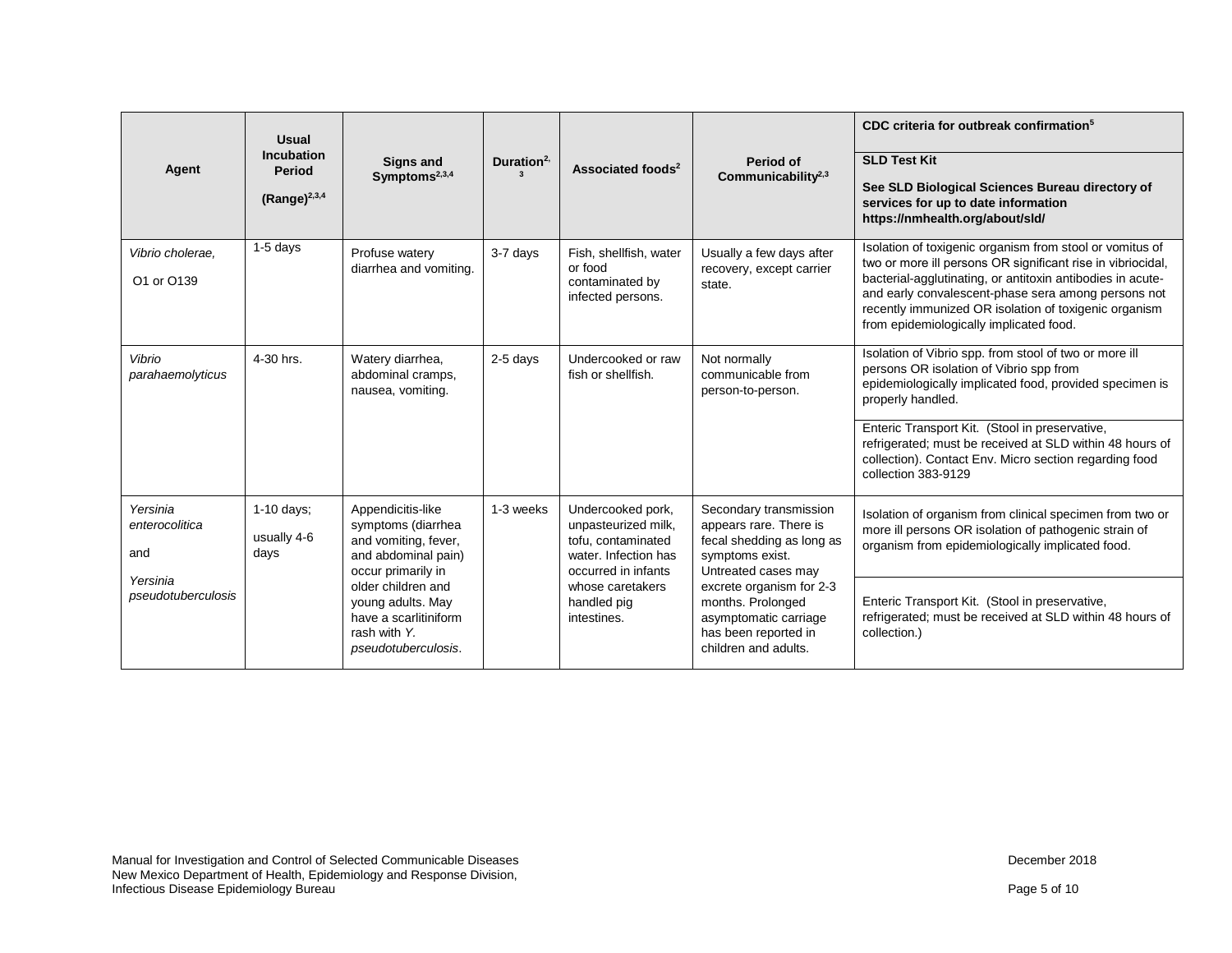|                                                  | <b>Usual</b><br><b>Incubation</b>  | Signs and                                                                                                                         | Duration $2,3$                                                                             |                                                                                                                                                                                                                                          | Period of                                                                                                                                                                                                                         | CDC criteria for outbreak confirmation <sup>5</sup>                                                                                                                                                                                                                                                                                                                                                      |
|--------------------------------------------------|------------------------------------|-----------------------------------------------------------------------------------------------------------------------------------|--------------------------------------------------------------------------------------------|------------------------------------------------------------------------------------------------------------------------------------------------------------------------------------------------------------------------------------------|-----------------------------------------------------------------------------------------------------------------------------------------------------------------------------------------------------------------------------------|----------------------------------------------------------------------------------------------------------------------------------------------------------------------------------------------------------------------------------------------------------------------------------------------------------------------------------------------------------------------------------------------------------|
| Agent                                            | <b>Period</b><br>$(Range)^{2,3,4}$ | Symptoms <sup>2,3,4</sup>                                                                                                         |                                                                                            | Associated foods <sup>2</sup>                                                                                                                                                                                                            | Communicability <sup>2,3</sup>                                                                                                                                                                                                    | <b>SLD Test Kit</b>                                                                                                                                                                                                                                                                                                                                                                                      |
| <b>Norovirus</b><br>(and other<br>caliciviruses) | 12-48 hrs.<br>(median 33<br>hours) | Nausea, vomiting,<br>abdominal<br>cramps, watery<br>diarrhea, may<br>include myalgia<br>and some<br>headache.<br>Diarrhea is more | 16-60<br>hours<br>prevalent in adults<br>and vomiting is<br>more prevalent in<br>children. | Shellfish harvested<br>from contaminated<br>waters, fecally-<br>contaminated foods,<br>ready-to-eat foods<br>contaminated by<br>infected food handlers<br>such as salads.<br>cookies, ice,<br>sandwiches, fruit and<br>leafy vegetables. | Extremely contagious,<br>precise time when<br>infected person is no<br>longer contagious is<br>unknown. Shown to be<br>shed in stool and<br>vomitus; viral shedding<br>averages 4 weeks after<br>infection and peaks 2-5<br>days. | Detection of viral RNA in at least two bulk stool or<br>vomitus specimens by real-time or conventional reverse<br>transcriptase-polymerase chain reaction (RT-PCR) OR<br>visualization of viruses (NoV) with characteristic<br>morphology by electron microscopy in at least two or<br>more bulk stool or vomitus specimens OR two or more<br>stools positive by commercial enzyme immunoassay<br>(EIA). |
|                                                  |                                    |                                                                                                                                   |                                                                                            |                                                                                                                                                                                                                                          |                                                                                                                                                                                                                                   | Stool and/or vomitus collected in clean container (no<br>preservative); refrigerated specimen must be tested<br>within 14 days of collection. Do not freeze specimen.<br>Requires pre-approval by ERD. Results reported only to<br>ERD.                                                                                                                                                                  |
| Rotavirus<br>(Retroviridae                       | 1-3 days                           | Vomiting, fever,<br>watery diarrhea,<br>may result in                                                                             | 4-6 days                                                                                   | Foods handled by<br>infected person, or                                                                                                                                                                                                  | During acute phase and<br>shed up to 8 days after<br>symptoms resolve.                                                                                                                                                            | Demonstration of organism in stool of two or more ill<br>persons.                                                                                                                                                                                                                                                                                                                                        |
| family-Group A<br>most common)                   |                                    | severe<br>dehydration in<br>young children.                                                                                       |                                                                                            | foods prepared in<br>proximity to diapered,<br>ill infants:<br>contaminated water.                                                                                                                                                       |                                                                                                                                                                                                                                   | No testing done at SLD                                                                                                                                                                                                                                                                                                                                                                                   |
| <b>Hepatitis A</b>                               | 15-50 days;<br>median: 28<br>days  | Diarrhea, dark<br>urine, jaundice,<br>fever, headache,<br>nausea, and<br>abdominal pain.                                          | Variable, 2<br>weeks-3<br>months                                                           | Shellfish harvested<br>from contaminated<br>waters, fecally-<br>contaminated foods,<br>ready-to-eat foods<br>contaminated by<br>infected food handlers.                                                                                  | Maximum infectivity<br>occurs during the 1 to 2<br>weeks before illness<br>onset and diminishes by<br>one week after onset of<br>jaundice.                                                                                        | Detection of immunoglobulin M antibody to hepatitis A<br>virus (IgM anti-HAV) in serum from two or more persons<br>who consumed epidemiologically implicated food.                                                                                                                                                                                                                                       |
|                                                  |                                    |                                                                                                                                   |                                                                                            |                                                                                                                                                                                                                                          |                                                                                                                                                                                                                                   | Serologic testing available at SLD. Contact<br>Virology/Serology (505-383-9124). Blood sample with<br>serum separated off. Refrigerated serum must be tested<br>within 7 days of collection. If shipment will take longer,<br>specimen must be frozen at -20°C (-4°F) and shipped<br>on dry ice.                                                                                                         |

## Viral Agents: Table of Foodborne Illnesses and Associated Clinical Characteristics <sup>1</sup>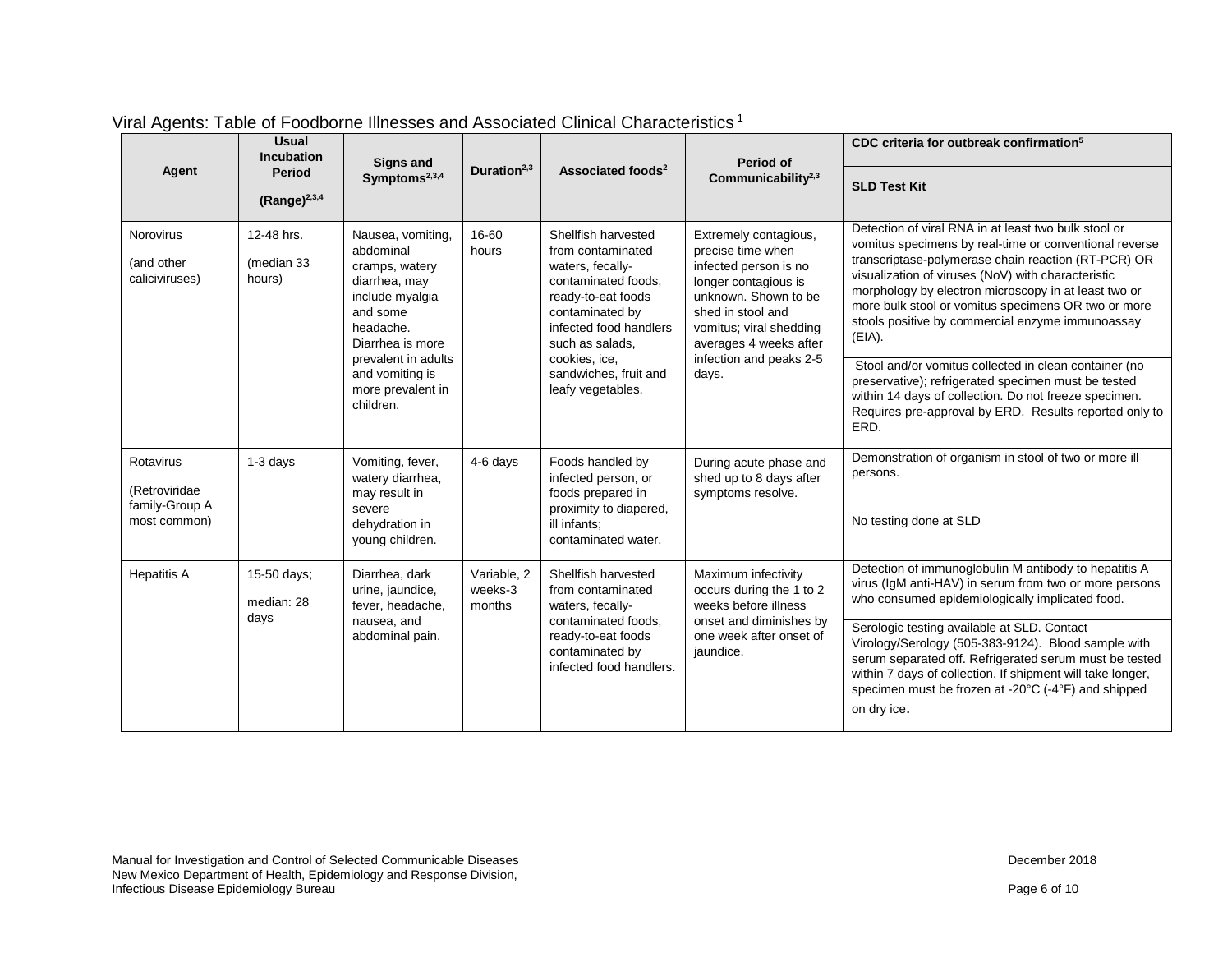Parasitic Agents: Table of Foodborne Illnesses and Associated Clinical Characteristics <sup>1</sup>

|                            | <b>Usual</b><br><b>Incubation</b>                                      | <b>Signs and</b>                                                                                                                                    | Duration $2,3$                                  |                                                                       | Period of<br>Communicability $2,3$                                                         | CDC criteria for outbreak confirmation <sup>5</sup>                                                                                                                                                                                     |
|----------------------------|------------------------------------------------------------------------|-----------------------------------------------------------------------------------------------------------------------------------------------------|-------------------------------------------------|-----------------------------------------------------------------------|--------------------------------------------------------------------------------------------|-----------------------------------------------------------------------------------------------------------------------------------------------------------------------------------------------------------------------------------------|
| Agent                      | <b>Period</b><br>$(Range)^{2,3,4}$                                     | Symptoms <sup>2,3,4</sup>                                                                                                                           |                                                 | Associated foods <sup>2</sup>                                         |                                                                                            | <b>SLD Test Kit</b>                                                                                                                                                                                                                     |
| Cryptosporidium            | 2-28 days;<br>median: 7 days                                           | Diarrhea (usually<br>watery), stomach<br>cramps, upset<br>stomach, slight                                                                           | May be<br>remitting<br>and                      | Drinking water, food<br>contaminated by<br>infected food handlers.    | Usually two weeks after<br>recovery, but shedding<br>can continue for up to<br>two months. | Demonstration of oocysts in stool or in small-bowel<br>biopsy of two or more ill persons OR demonstration of<br>organism in epidemiologically implicated food.                                                                          |
|                            |                                                                        | fever.                                                                                                                                              | relapsing<br>over<br>weeks to<br>months.        |                                                                       |                                                                                            | No testing done at SLD, may forward specimens to<br>CDC. Contact General Micro 505 383-9128                                                                                                                                             |
| Cyclospora<br>cayetanensis | $\overline{1}$ -14 days;<br>median: 7 days<br>loss, stomach            | Diarrhea (usually<br>watery), loss of<br>appetite, weight<br>cramps, nausea,                                                                        | May be<br>remitting<br>and<br>relapsing<br>over | Fresh produce,<br>berries, lettuce, herbs.                            | Unknown, person-to-<br>person transmission has<br>not been documented.                     | Demonstration of the parasite by microscopy or<br>molecular methods in stool or in intestinal aspirate or<br>biopsy specimens from two or more ill persons OR<br>demonstration of the parasite in epidemiologically<br>implicated food. |
|                            |                                                                        | vomiting, fatigue.                                                                                                                                  | weeks to<br>months.                             |                                                                       |                                                                                            | No testing done at SLD, may forward specimens to<br>CDC. Contact General Micro 505 383-9128                                                                                                                                             |
| Giardia lamblia            | 3-25 days;<br>median: 7 days                                           | Diarrhea.<br>stomach cramps,<br>gas.                                                                                                                | Days to<br>weeks                                | Any food contaminated<br>by infected food<br>handler, drinking water. | As long as the organism is<br>excreted in stool.<br>Symptomatic giardiasis in              | Demonstration of the parasite in stool or small bowel<br>biopsy specimen of two or more ill persons.                                                                                                                                    |
|                            |                                                                        |                                                                                                                                                     |                                                 | adults usually lasts from 2<br>weeks to 2 months.                     | No testing done at SLD.                                                                    |                                                                                                                                                                                                                                         |
| Trichinella spp.           | 1-2 days for<br>intestinal<br>phase; 2-4 wks.<br>for systemic<br>phase | Fever, nausea,<br>May last<br>diarrhea,<br>up to 8<br>vomiting,<br>weeks<br>weakness,<br>myalgia,<br>periorbital edema,<br>high eosinophil<br>count |                                                 | Infected undercooked<br>meat - especially pork                        | Unknown, person-to-<br>person transmission has<br>not been documented                      | Two or more ill persons and positive serologic test or<br>demonstration of larvae in muscle biopsy OR<br>demonstration of larvae in epidemiologically implicated<br>meat.                                                               |
|                            |                                                                        |                                                                                                                                                     |                                                 |                                                                       |                                                                                            | No testing done at SLD.                                                                                                                                                                                                                 |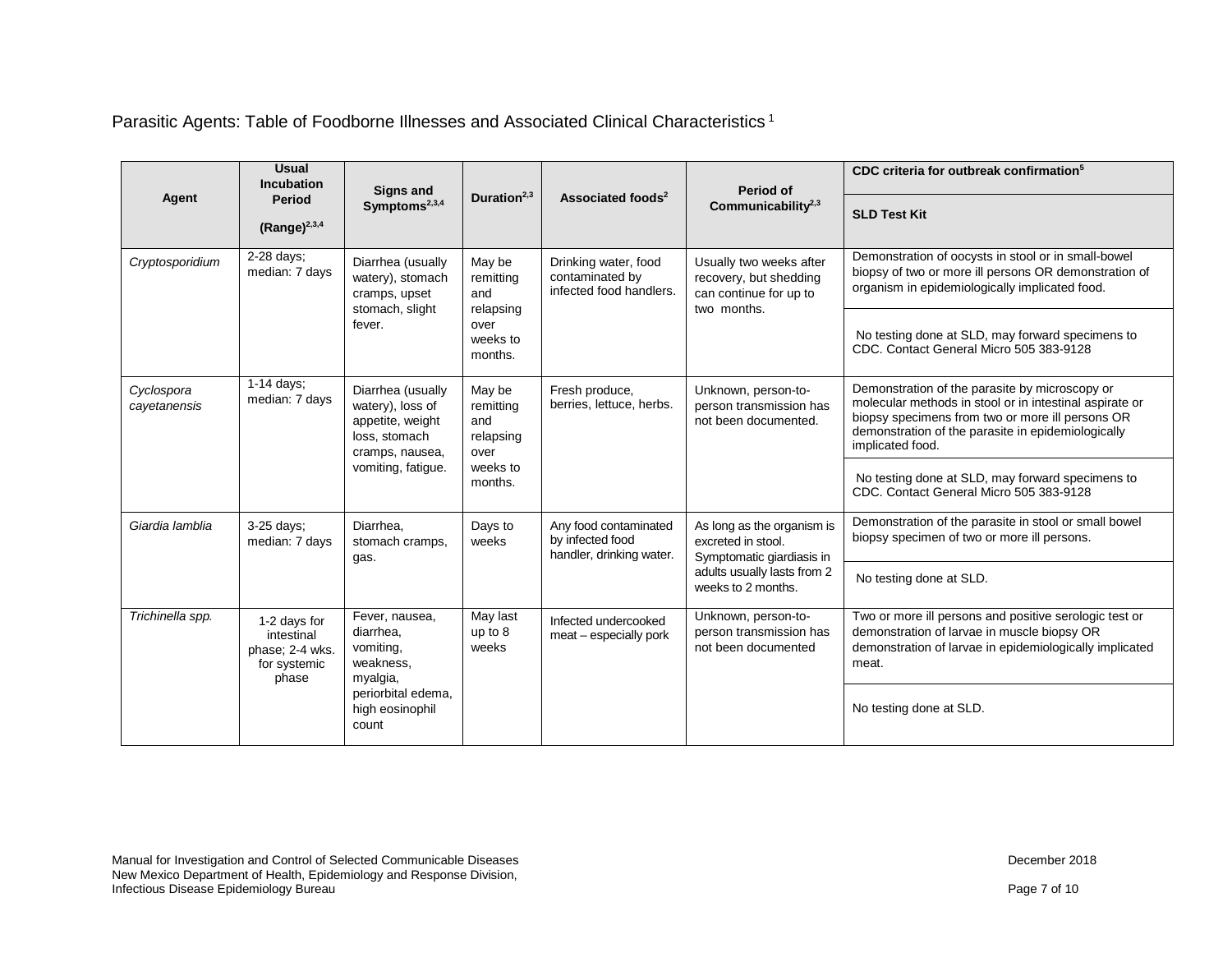Non-infectious Agents: Table of Foodborne Illnesses and Associated Clinical Characteristics <sup>1</sup>

|                                                                                     | <b>Usual</b><br><b>Incubation</b>     | Signs and                                                                                | Duration <sup>2,</sup>         |                                                                                                | Period of             | CDC criteria for outbreak confirmation <sup>5</sup>                                                                                                                                                                                            |
|-------------------------------------------------------------------------------------|---------------------------------------|------------------------------------------------------------------------------------------|--------------------------------|------------------------------------------------------------------------------------------------|-----------------------|------------------------------------------------------------------------------------------------------------------------------------------------------------------------------------------------------------------------------------------------|
| Agent                                                                               | <b>Period</b><br>(Range) $^{2,3,4}$   | Symptoms <sup>2,3,4</sup>                                                                |                                | Associated foods <sup>2</sup>                                                                  | Communicability $2,3$ | <b>SLD Test Kit</b>                                                                                                                                                                                                                            |
| Ciguatoxin                                                                          | 1-48 hrs;<br>usually 2-8 hrs          | Usually<br>abdominal pain,<br>nausea, vomiting,<br>diarrhea, followed<br>by neurologic   | Variable,<br>days to<br>months | Large reef fish<br>(grouper, red snapper,<br>amberjack, and<br>barracuda).                     | Not communicable.     | Demonstration of ciguatoxin in epidemiologically<br>implicated fish OR clinical syndrome among persons<br>who have eaten a type of fish previously associated<br>with ciguatera fish poisoning (e.g., snapper, grouper, or<br>barracuda).      |
|                                                                                     |                                       | symptoms<br>including<br>paresthesias.                                                   |                                |                                                                                                |                       | No patient testing available. Collect suspect fish and<br>contact Environmental Microbiology (505-383-9129).                                                                                                                                   |
| Scombroid toxin<br>(histamine)                                                      | 1 min-3 hrs;<br>usually 1 hr          | Flushing, rash,<br>burning sensation<br>of skin, mouth<br>and throat.<br>dizziness,      | 3-6 hours                      | Mishandled fish<br>(bluefin, tuna, skipjack,<br>mackerel, marlin,<br>escolar and mahi<br>mahi) | Not communicable.     | Demonstration of histamine in epidemiologically<br>implicated fish OR clinical syndrome among persons<br>who have eaten a type of fish previously associated<br>with histamine fish poisoning (e.g., mahi-mahi or fish of<br>order Scomboidei) |
|                                                                                     |                                       | urticaria.<br>paresthesias.                                                              |                                |                                                                                                |                       | No patient testing available. Collect suspect fish and<br>contact Environmental Microbiology (505-383-9129).                                                                                                                                   |
| Paralytic shellfish<br>poisoning (also<br>referred to as<br>Neurotoxic<br>Shellfish | 30 minutes to<br>3 hours              | Diarrhea, nausea,<br>vomiting leading<br>to parasthesias of<br>mouth, lips,<br>weakness, | Days                           | Scallops, mussels,<br>clams, cockles.                                                          | Not communicable.     | Detection of toxin in epidemiologically implicated food<br>or Detection of large numbers of shellfish-poisoning-<br>associated species of dinoflagellates in water from<br>which epidemiologically implicated mollusks are<br>gathered.        |
| Poisoning)                                                                          |                                       | dysphagia,<br>dysphonia,<br>respiratory<br>paralysis.                                    |                                |                                                                                                |                       | No patient testing available. Collect suspect food and<br>contact Environmental Microbiology (505-383-9129).                                                                                                                                   |
| Puffer fish<br>(tetrodotoxin)                                                       | 10 min-3 hrs;<br>usually 10-45<br>min | Parasthesias,<br>vomiting,<br>diarrhea,                                                  | Death,<br>usually in           | Puffer fish.                                                                                   | Not communicable.     | Demonstration of tetrodotoxin in epidemiologically<br>implicated fish OR clinical syndrome among persons<br>who have eaten puffer fish                                                                                                         |
|                                                                                     |                                       | abdominal pain,<br>ascending                                                             | 4-6 hours                      |                                                                                                |                       | No patient testing available. Collect suspect food and<br>contact Environmental Microbiology (505-383-9129).                                                                                                                                   |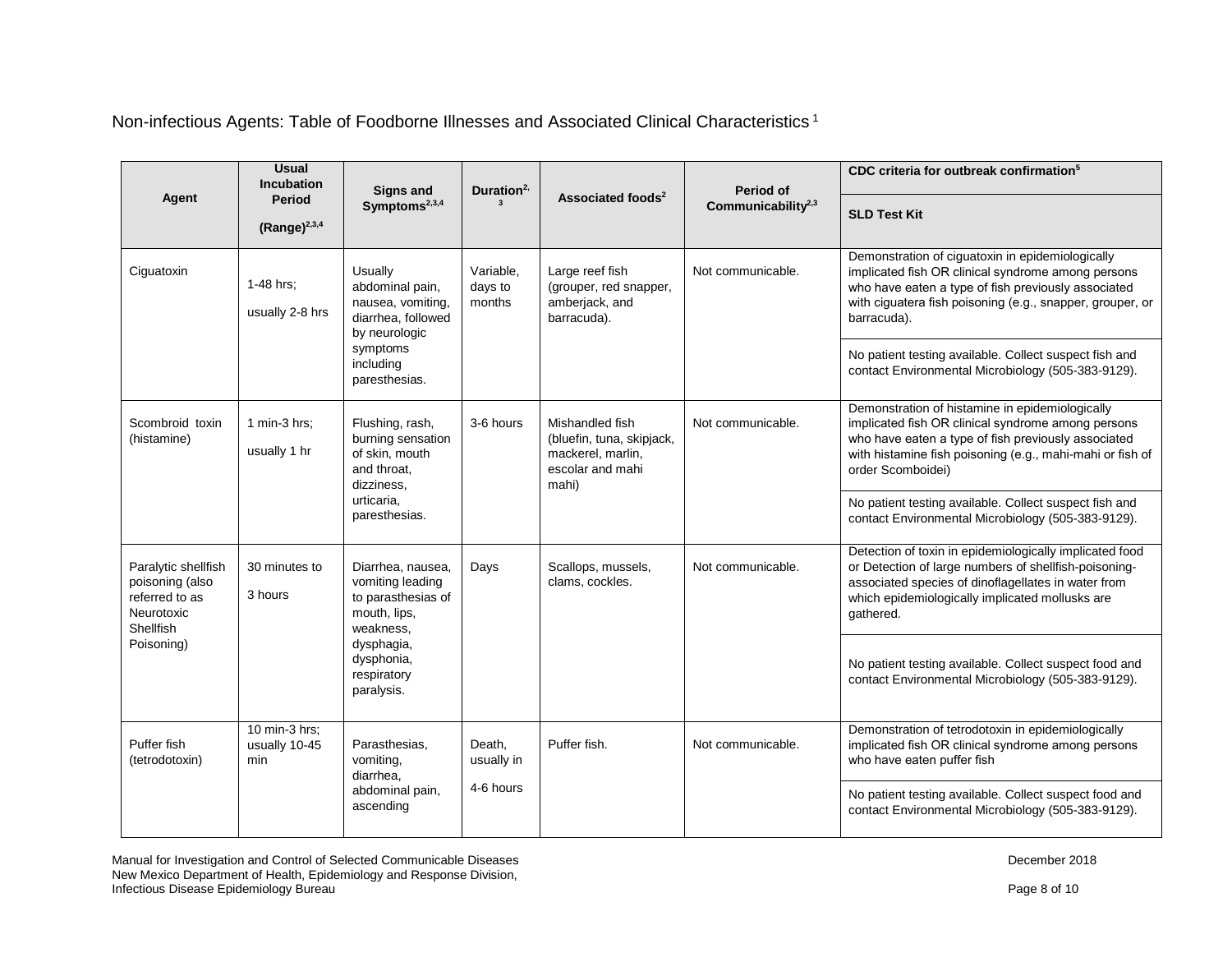|                                                                    | <b>Usual</b><br><b>Incubation</b> | <b>Signs and</b>                                                               | Duration <sup>2,</sup>  | Associated foods <sup>2</sup>                                                                                               | Period of                      | CDC criteria for outbreak confirmation <sup>5</sup>                                                                                                                                        |
|--------------------------------------------------------------------|-----------------------------------|--------------------------------------------------------------------------------|-------------------------|-----------------------------------------------------------------------------------------------------------------------------|--------------------------------|--------------------------------------------------------------------------------------------------------------------------------------------------------------------------------------------|
| Agent                                                              | Period<br>(Range) $^{2,3,4}$      | Symptoms <sup>2,3,4</sup>                                                      |                         |                                                                                                                             | Communicability <sup>2,3</sup> | <b>SLD Test Kit</b>                                                                                                                                                                        |
|                                                                    |                                   |                                                                                |                         |                                                                                                                             |                                |                                                                                                                                                                                            |
|                                                                    |                                   | paralysis,<br>respiratory failure.                                             |                         |                                                                                                                             |                                |                                                                                                                                                                                            |
| Heavy metals<br>(antimony,<br>cadmium, copper,<br>iron, tin, zinc) | 5 min-8 hrs;<br>usually $<$ 1 hr  | Vomiting, nausea,<br>often metallic<br>taste                                   | Usually<br>self-limited | Acidic foods or<br>beverages prepared<br>stored or cooked in<br>containers coated,<br>lines or contaminated<br>with metal., | Not communicable.              | Demonstration of high concentration of metal in<br>epidemiologically implicated food.                                                                                                      |
|                                                                    |                                   |                                                                                |                         |                                                                                                                             |                                | No patient testing available. Collect suspect food or<br>metal container and contact Environmental<br>Microbiology (505-383-9129).                                                         |
| Mushroom toxins.<br>shorter-acting<br>(muscimol,<br>muscarine,     | 2 hours                           | Vomiting,<br>diarrhea.<br>confusion, visual<br>disturbance,                    | Self-<br>limited        | Wild mushrooms                                                                                                              | Not communicable.              | Clinical syndrome among persons who have eaten<br>mushroom identified as toxic type OR demonstration of<br>toxin in epidemiologically implicated mushroom or food<br>containing mushroom.  |
| psilocybin,<br>coprinus<br>artrementaris,<br>ibotenic acid         |                                   | salivation,<br>diaphoresis,<br>hallucinations.<br>disulfiram-like<br>reaction. |                         |                                                                                                                             |                                | No patient testing available. Collect suspect food and<br>contact Environmental Microbiology (505-383-9129).                                                                               |
| Mushroom toxins.<br>longer-acting<br>(amanitin)                    | 6-24 hrs                          | Diarrhea.<br>abdominal<br>cramps, leading<br>to hepatic and                    | Often fatal             | Mushrooms                                                                                                                   | Not communicable.              | Clinical syndrome among persons who have eaten<br>mushroom identified as toxic type OR demonstration of<br>toxin in epidemiologically implicated mushroom or food<br>containing mushrooms. |
|                                                                    |                                   | renal failure                                                                  |                         |                                                                                                                             |                                | No patient testing available. Collect suspect food and<br>contact Environmental Microbiology (505-383-9129).                                                                               |